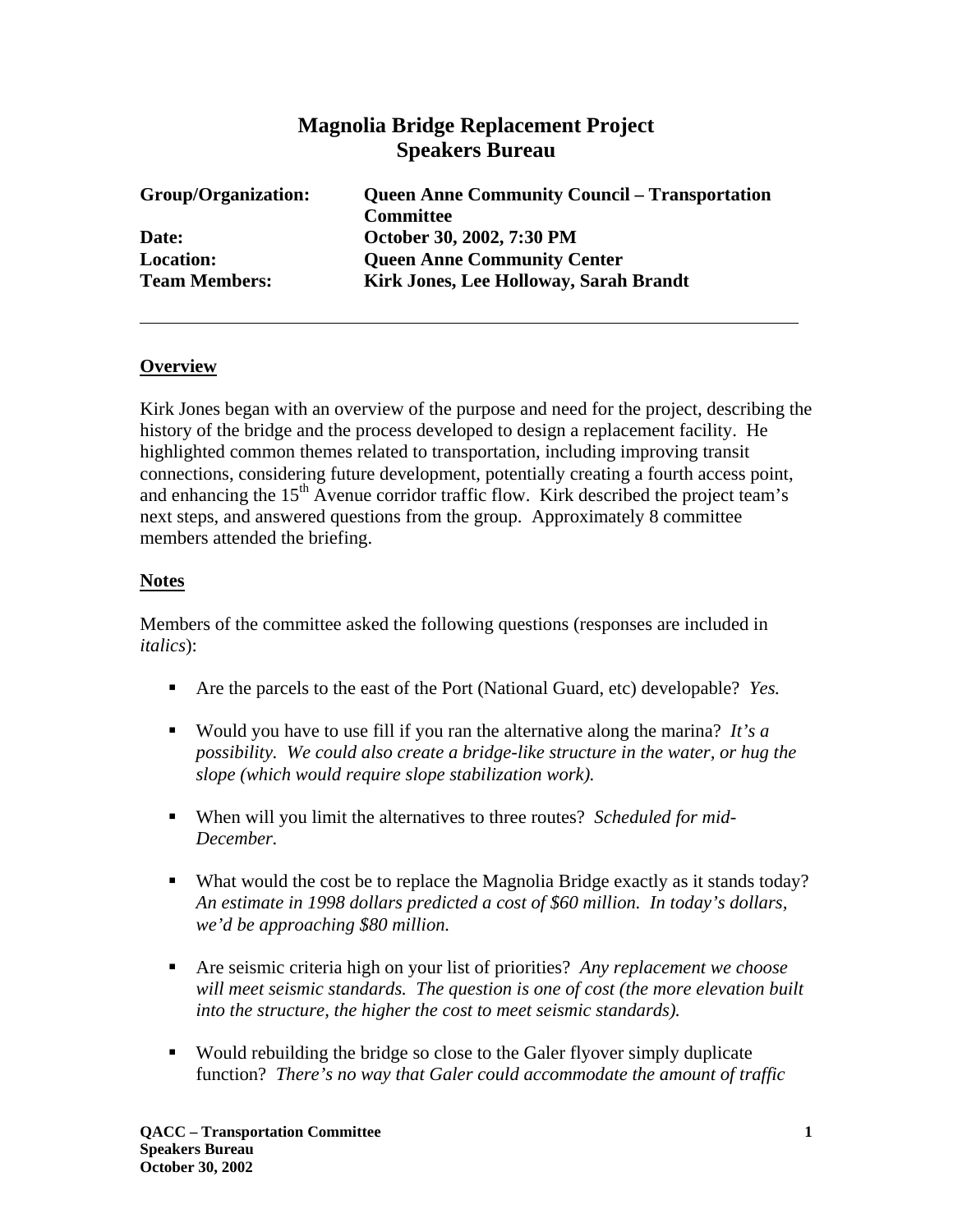*that the Magnolia Bridge currently supports. It's true that moving the bridge northward could reduce congestion near the flyover.*

- Could Wheeler Street be developed as the fourth access point? *Yes. Historically Wheeler was a trestle bridge, but it was destroyed in 1949 and never rebuilt (an earthquake in 1949 could have damaged the bridge).*
- How much can you tell us about the Port planning process? *Not much. We're working closely with the Port (meeting often). They are scheduled to begin their public involvement process in November, and will start the Master Planning process in Quarter 1 of 2003. Mark Griffin will be the MP project manager.*
- Is there a dedicated street grid on the Port's land that you would use? *No. When the Army bought the Port property, they removed all dedicated street grids.*
- If the bridge wasn't there now, I think it's safe to say that a new bridge wouldn't be rebuilt there now (that's a strange place for a bridge, and was only built there in the first place because a resident with political clout lived on the southern bluff of Magnolia).
- **Consider pedestrian access.**
- It's clear that those on the southern end of Magnolia use the bridge. Please maintain access to southern Magnolia somehow! This is very important to northern Queen Anners. *We've heard that from many stakeholders, and are aware of its importance.*
- Freight mobility is very important in the  $15<sup>th</sup>$  Avenue corridor.
- Clarify the creation of a north/south road on the Port's land that would parallel  $15<sup>th</sup>$  Avenue.
- You've hired Weinstein-Copeland to do urban design work. Are they creating development scenarios for the Port's land to help select the best project alternative? *Yes.*
- It's key that the Port's master planning process will be driven by the Magnolia Bridge Project decisions (and vice versa). The processes must be interlinked and sensitive to each other.
- The QACC Transportation Committee is tracking the waterfront trolley extension. The Magnolia Bridge Project should incorporate the potential for a trolley along  $15^{th}$  Avenue.
- I'm sure you're aware of the geotechnical problems that exist in the area? And the historic use of the area as a dump? *Yes. That will be one of our challenges.*